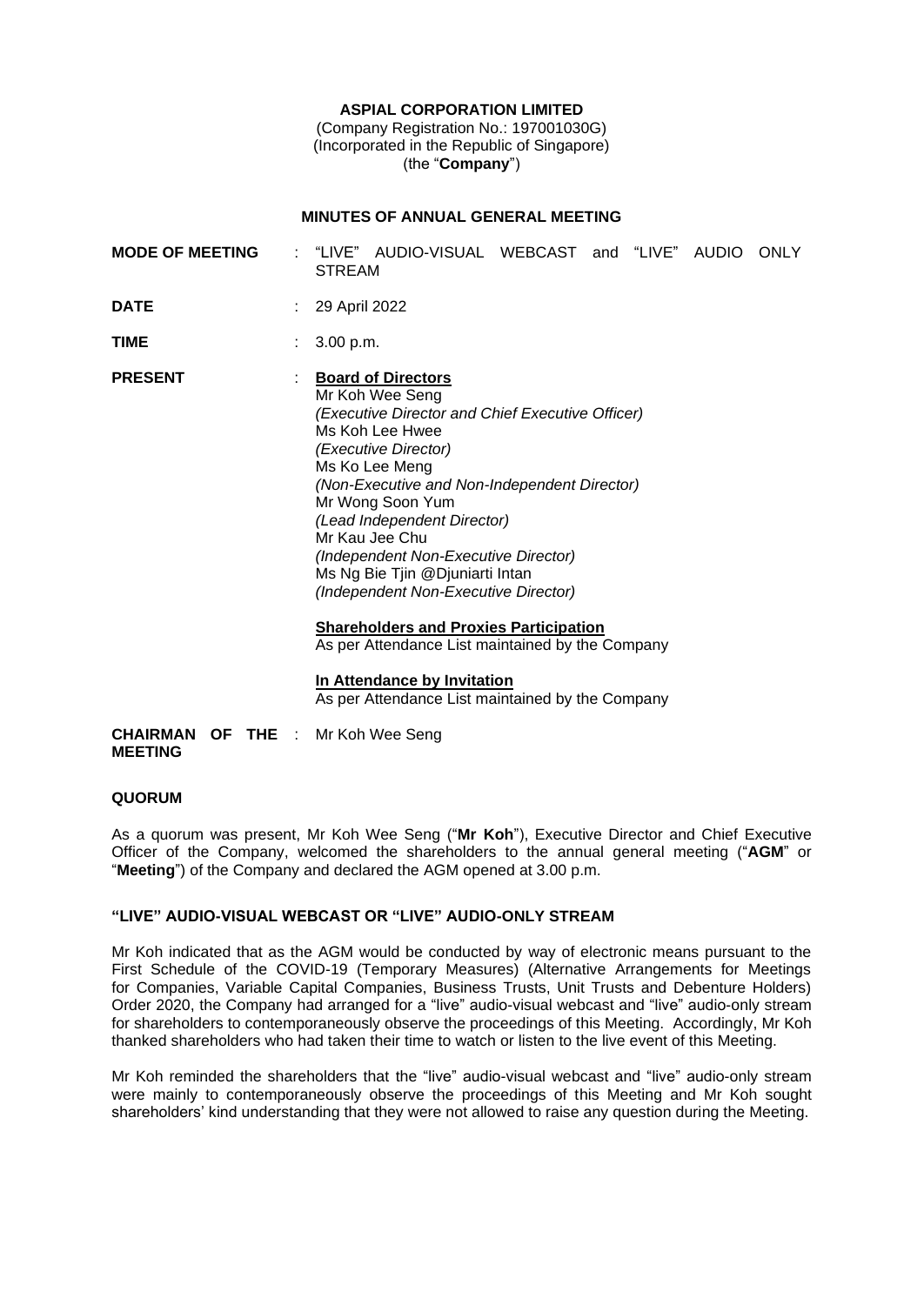# **NOTICE OF AGM**

Mr Koh informed the AGM that:

- (a) The Annual Report together with the Notice of AGM dated 13 April 2022 as well as the announcement in relation to the alternative arrangements for participation at the AGM (the "**Announcement**") had been circulated by electronic means to shareholders within the statutory period. The Notice of the AGM, with the consent of the shareholders, was taken as read;
- (b) All pertinent information relating to the proposed Resolutions were set out in the Notice of AGM;
- (c) In the Announcement, the Company had informed shareholders to submit their proxy form to appoint the Chairman of the AGM to cast votes on their behalf. Hence, proxy forms lodged or emailed to the Company's Share Registrar have been checked and found to be in order;
- (d) In his capacity as the Chairman of the AGM, he had been appointed as a proxy by numerous shareholders who had directed him to vote on their behalf. As a proxy, he had proposed all the resolutions put forth at this Meeting;
- (e) In the Announcement, the Company had also invited shareholders to submit their questions in advance in relation to any resolutions set out in the Notice of AGM. He reported that the Company had received questions that are relevant to the AGM from the shareholders and had addressed and replied to the questions via a SGXNet announcement on 23 April 2022;
- (f) In accordance with Rule 730A of the Listing Manual of Singapore Exchange Securities Trading Limited ("**SGX-ST**"), companies listed on the SGX-ST shall conduct voting by poll for all general meetings. Accordingly, in his capacity as the Chairman of the Meeting, he had exercised his right under Regulation 70 of the Company's Constitution to demand a poll in respect of the Resolutions to be put to vote by poll at this AGM; and
- (g) FINOVA BPO Pte. Ltd. and B.A.C.S. Private Limited have been appointed as Scrutineer and Polling Agent respectively. The validity of the proxies submitted by the shareholders have been reviewed and all valid votes have been counted and verified.

#### **ORDINARY BUSINESS:**

### **1. DIRECTORS' STATEMENT AND AUDITED FINANCIAL STATEMENTS – RESOLUTION 1**

Resolution 1 was to receive and adopt the Directors' Statement and Audited Financial Statements of the Company for the financial year ended 31 December 2021 together with the Independent Auditors' Report.

As the votes of the proposed resolution have been counted and verified through the submission of the proxy forms, the Chairman announced the poll result for Resolution 1 as follows:

|                                  | <b>Number of Shares</b> | %*     |
|----------------------------------|-------------------------|--------|
| Votes "For"                      | 1.541.462.871           | 100.00 |
| Votes "Against"                  | 13.884                  | 0.00   |
| Total number of valid votes cast | 1.541.476.755           | 100.00 |

*\* calculated and rounded to 2 decimal places.*

Based on the poll result, the Chairman declared that Resolution 1 was duly carried.

#### **2. DECLARATION OF FINAL DIVIDEND – RESOLUTION 2**

Resolution 2 was to approve the declaration of a final dividend of 0.25 Singapore cent per ordinary share (tax-exempt one-tier) for the financial year ended 31 December 2021.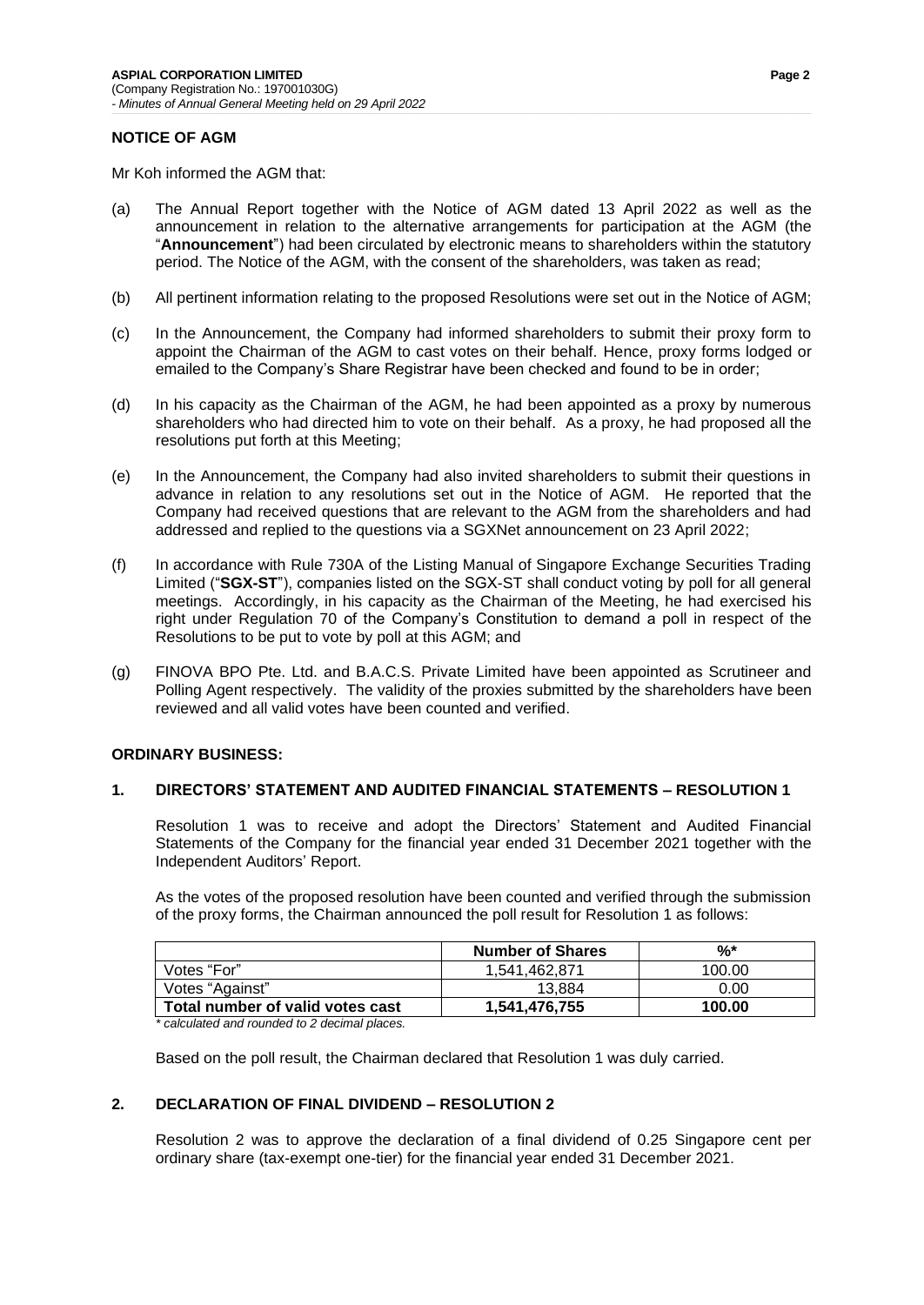As the votes of the proposed resolution have been counted and verified through the submission of the proxy forms, the Chairman announced the poll result for Resolution 2 as follows:

| <b>Number of Shares</b> | %*     |
|-------------------------|--------|
| 1.541.462.871           | 100.00 |
| 13.884                  | 0.00   |
| 1.541.476.755           | 100.00 |
|                         |        |

*\* calculated and rounded to 2 decimal places.*

Based on the poll result, the Chairman declared that Resolution 2 was duly carried.

# **3. RE-ELECTION OF MR WONG SOON YUM AS A DIRECTOR – RESOLUTION 3**

Mr Wong Soon Yum, who was retiring pursuant to Article 104 of the Company's Constitution, had signified his consent to continue in office.

As the votes of the proposed resolution have been counted and verified through the submission of the proxy forms, the Chairman announced the poll result for Resolution 3 as follows:

| <b>Number of Shares</b> | %*     |
|-------------------------|--------|
| 1.541.462.871           | 100.00 |
| 13.884                  | 0.00   |
| 1.541.476.755           | 100.00 |
|                         |        |

*\* calculated and rounded to 2 decimal places.*

Based on the poll result, the Chairman declared that Resolution 3 was duly carried.

It was noted that Mr Wong Soon Yum will remain as the Lead Independent Non-Executive Director, the Chairman of the Audit Committee and a member of the Nominating and the Remuneration Committees.

The Board considered Mr Wong Soon Yum independent for the purpose of Rule 704(8) of the Listing Manual of the SGX-ST.

# **4. APPROVAL OF MR WONG SOON YUM'S CONTINUED APPOINTMENT AS AN INDEPENDENT DIRECTOR BY SHAREHOLDERS – RESOLUTION 4**

The Chairman explained to shareholders that Resolutions 4 and 5 relate to Mr Wong Soon Yum's ("**Mr Wong**") continued appointment as an Independent Director of the Company pursuant to Rule 210(5)(d)(iii) of the Listing Manual of the SGX-ST.

Rule 210(5)(d)(iii) which took effect on 1 January 2022 provides that approvals for the continued appointment of an independent director after an aggregate period of more than 9 years, must be sought in separate resolutions from (i) all shareholders and (ii) shareholders excluding directors, chief executive officer and their associates. The Company sought the shareholders' approval on Mr Wong's continued appointment as an Independent Director in compliance with Rule 210(5)(d)(iii).

The resolution voted on was:

"That contingent upon the passing of Resolutions 3 above and 5 below, shareholders to approve Mr Wong's continued appointment as an Independent Director in accordance with Rule 210(5)(d)(iii) of the Listing Manual of the SGX-ST which took effect from 1 January 2022, and such Resolution shall remain in force until the earlier of the following:

- (i) Mr Wong's retirement or resignation; or
- (ii) the conclusion of the third AGM following the passing of this Resolution."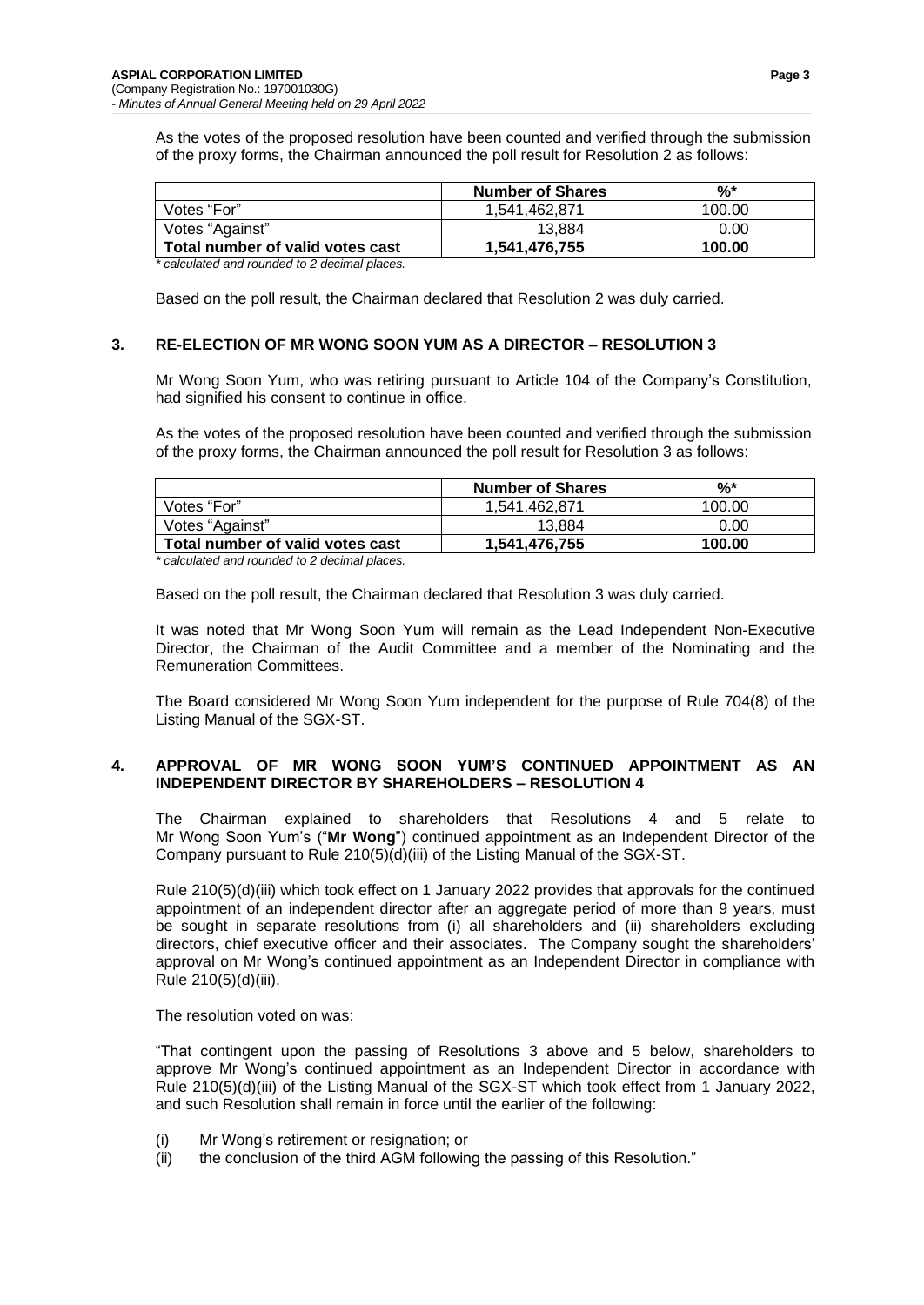The Chairman announced the result of the votes as follows:

|                                  | <b>Number of Shares</b> | %*     |
|----------------------------------|-------------------------|--------|
| Votes "For"                      | 1.541.462.871           | 100.00 |
| Votes "Against"                  | 13.884                  | 0.00   |
| Total number of valid votes cast | 1.541.476.755           | 100.00 |

*\* calculated and rounded to 2 decimal places.*

Based on the poll result, the Chairman declared that Resolution 4 was duly carried.

# **5. APPROVAL OF MR WONG SOON YUM'S CONTINUED APPOINTMENT AS AN INDEPENDENT DIRECTOR BY SHAREHOLDERS (EXCLUDING DIRECTORS, CHIEF EXECUTIVE OFFICER, AND THEIR ASSOCIATES) – RESOLUTION 5**

The resolution voted on was:

"That contingent upon the passing of Resolutions 3 and 4 above, shareholders (excluding the Directors and the Chief Executive Officer ("**CEO**") of the Company, and the respective associates of such Directors and CEO) to approve Mr Wong's continued appointment as an Independent Director in accordance with Rule 210(5)(d)(iii) of the Listing Manual of the SGX-ST which took effect from 1 January 2022, and such Resolution shall remain in force until the earlier of the following:

- (i) Mr Wong's retirement or resignation; or
- (ii) the conclusion of the third AGM following the passing of this Resolution."

The Chairman announced the result of the votes as follows:

|                                  | <b>Number of Shares</b> | %*     |
|----------------------------------|-------------------------|--------|
| Votes "For"                      | 95.976.714              | 99.99  |
| Votes "Against"                  | 13.884                  | 0.01   |
| Total number of valid votes cast | 95,990,598              | 100.00 |

*\* calculated and rounded to 2 decimal places.*

Based on the poll result, the Chairman declared that Resolution 5 was duly carried.

# **6. RE-ELECTION OF MS NG BIE TJIN @ DJUNIARTI INTAN AS A DIRECTOR – RESOLUTION 6**

Ms Ng Bie Tjin @ Djuniarti Intan, who was retiring pursuant to Article 104 of the Company's Constitution, had signified her consent to continue in office.

As the votes of the proposed resolution have been counted and verified through the submission of the proxy forms, the Chairman announced the poll result for Resolution 6 as follows:

|                                  | <b>Number of Shares</b> | %*     |
|----------------------------------|-------------------------|--------|
| Votes "For"                      | 1.541.462.871           | 100.00 |
| Votes "Against"                  | 13.884                  | 0.00   |
| Total number of valid votes cast | 1,541,476,755           | 100.00 |

*\* calculated and rounded to 2 decimal places.*

Based on the poll result, the Chairman declared that Resolution 6 was duly carried.

It was noted that Ms Ng Bie Tjin @ Djuniarti Intan will remain as an Independent Non-Executive Director, the Chairman of the Remuneration Committee and a member of the Audit and the Nominating Committees.

The Board considered Ms Ng Bie Tjin @ Djuniarti Intan independent for the purpose of Rule 704(8) of the Listing Manual of the SGX-ST.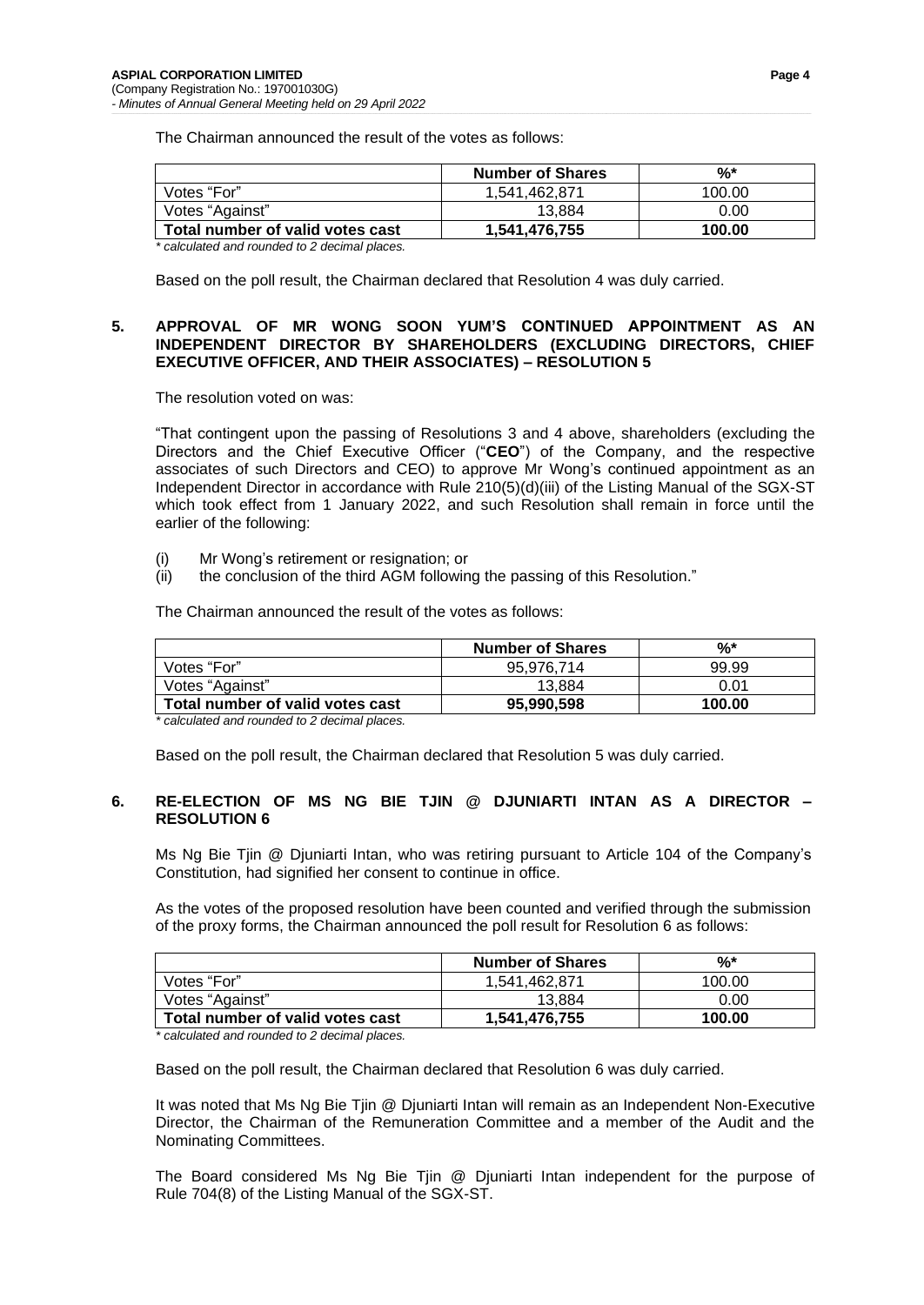#### **7. APPROVAL OF MS NG BIE TJIN @ DJUNIARTI INTAN'S CONTINUED APPOINTMENT AS AN INDEPENDENT DIRECTOR BY SHAREHOLDERS – RESOLUTION 7**

The Chairman explained to shareholders that Resolutions 7 and 8 relate to Ms Ng Bie Tjin @ Djuniarti Intan's ("**Ms Intan**") continued appointment as an Independent Director of the Company pursuant to Rule 210(5)(d)(iii) of the Listing Manual of the SGX-ST.

Ms Intan, having served on the Board beyond nine (9) years from the date of her first appointment, will not be considered as an Independent Director from 20 January 2023 unless her appointment as an Independent Director is approved in separate resolutions by (A) all shareholders; and (B) shareholders, excluding the Directors, the CEO and their respective associates.

The resolution voted on was:

"That contingent upon the passing of Resolutions 6 above and 8 below, shareholders to approve Ms Intan's continued appointment as an Independent Director in accordance with Rule 210(5)(d)(iii) of the Listing Manual of the SGX-ST which took effect from 1 January 2022, and such Resolution shall remain in force until the earlier of the following:

- (i) Ms Intan's retirement or resignation; or
- (ii) the conclusion of the third AGM following the passing of this Resolution."

The Chairman announced the result of the votes as follows:

|                                  | <b>Number of Shares</b> | %*     |
|----------------------------------|-------------------------|--------|
| Votes "For"                      | 1.541.462.871           | 100.00 |
| Votes "Against"                  | 13.884                  | 0.00   |
| Total number of valid votes cast | 1.541.476.755           | 100.00 |

*\* calculated and rounded to 2 decimal places.*

Based on the poll result, the Chairman declared that Resolution 7 was duly carried.

# **8. APPROVAL OF MS NG BIE TJIN @ DJUNIARTI INTAN'S CONTINUED APPOINTMENT AS AN INDEPENDENT DIRECTOR BY SHAREHOLDERS (EXCLUDING DIRECTORS, CHIEF EXECUTIVE OFFICER, AND THEIR ASSOCIATES) – RESOLUTION 8**

The resolution voted on was:

"That contingent upon the passing of Resolutions 6 and 7 above, shareholders (excluding the Directors and the Chief Executive Officer ("**CEO**") of the Company, and the respective associates of such Directors and CEO) to approve Ms Intan's continued appointment as an Independent Director in accordance with Rule 210(5)(d)(iii) of the Listing Manual of the SGX-ST which took effect from 1 January 2022, and such Resolution shall remain in force until the earlier of the following:

- (i) Ms Intan's retirement or resignation; or
- (ii) the conclusion of the third AGM following the passing of this Resolution."

The Chairman announced the result of the votes as follows:

|                                  | <b>Number of Shares</b> | %*     |
|----------------------------------|-------------------------|--------|
| Votes "For"                      | 95.976.714              | 99.99  |
| Votes "Against"                  | 13.884                  | 0.01   |
| Total number of valid votes cast | 95,990,598              | 100.00 |

*\* calculated and rounded to 2 decimal places.*

Based on the poll result, the Chairman declared that Resolution 8 was duly carried.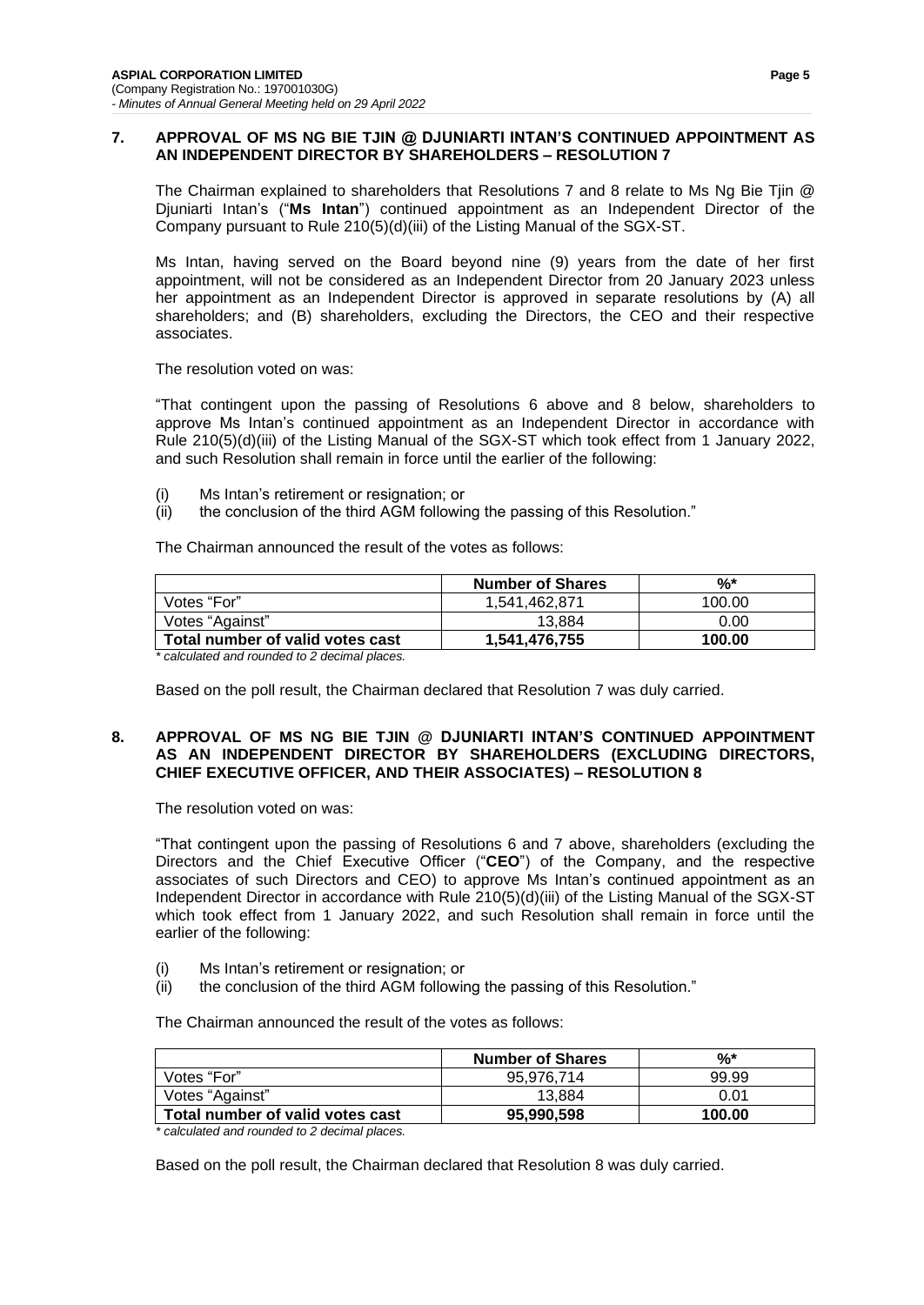#### **9. DIRECTORS' FEES FOR THE FINANCIAL YEAR ENDED 31 DECEMBER 2021 – RESOLUTION 9**

Resolution 9 was to approve the payment of Directors' fees of S\$266,000 as recommended by the Directors of the Company for the financial year ended 31 December 2021.

As the votes of the proposed resolution have been counted and verified through the submission of the proxy forms, the Chairman announced the poll result for Resolution 9 as follows:

|                                  | <b>Number of Shares</b> | %*     |
|----------------------------------|-------------------------|--------|
| Votes "For"                      | 1.541.462.871           | 100.00 |
| Votes "Against"                  | 13.884                  | 0.00   |
| Total number of valid votes cast | 1.541.476.755           | 100.00 |

*\* calculated and rounded to 2 decimal places.*

Based on the poll result, the Chairman declared that Resolution 9 was duly carried.

# **10. RE-APPOINTMENT OF AUDITORS – RESOLUTION 10**

Resolution 10 was to approve the re-appointment of Messrs Ernst & Young LLP as the Auditors of the Company to hold office until the conclusion of the next annual general meeting of the Company and to authorise the Directors to fix their remuneration.

The meeting was informed that Messrs Ernst & Young LLP had expressed its willingness to continue in office.

As the votes of the proposed resolution have been counted and verified through the submission of the proxy forms, the Chairman announced the poll result for Resolution 10 as follows:

|                                  | <b>Number of Shares</b> | %*     |
|----------------------------------|-------------------------|--------|
| Votes "For"                      | 1.541.462.871           | 100.00 |
| Votes "Against"                  | 13.884                  | 0.00   |
| Total number of valid votes cast | 1.541.476.755           | 100.00 |

*\* calculated and rounded to 2 decimal places.*

Based on the poll result, the Chairman declared that Resolution 10 was duly carried.

#### **11. ANY OTHER BUSINESS**

As no notice of any other ordinary business had been received by the Secretary, the Chairman of the Meeting proceeded to deal with the special business of the Meeting.

#### **SPECIAL BUSINESS:**

#### **12. AUTHORITY TO ALLOT AND ISSUE NEW SHARES – RESOLUTION 11**

Resolution 11 was to consider and approve the following general mandate to authorise the Directors of the Company to allot and issue new shares pursuant to Section 161 of the Companies Act 1967 and Rule 806 of the Listing Manual of the SGX-ST:

"That pursuant to Section 161 of the Companies Act 1967 (the "**Companies Act**") and Rule 806 of the Listing Manual of the SGX-ST, the Directors of the Company be authorised and empowered to:

(a) (i) allot and issue shares in the Company ("**Shares**") whether by way of rights, bonus or otherwise; and/or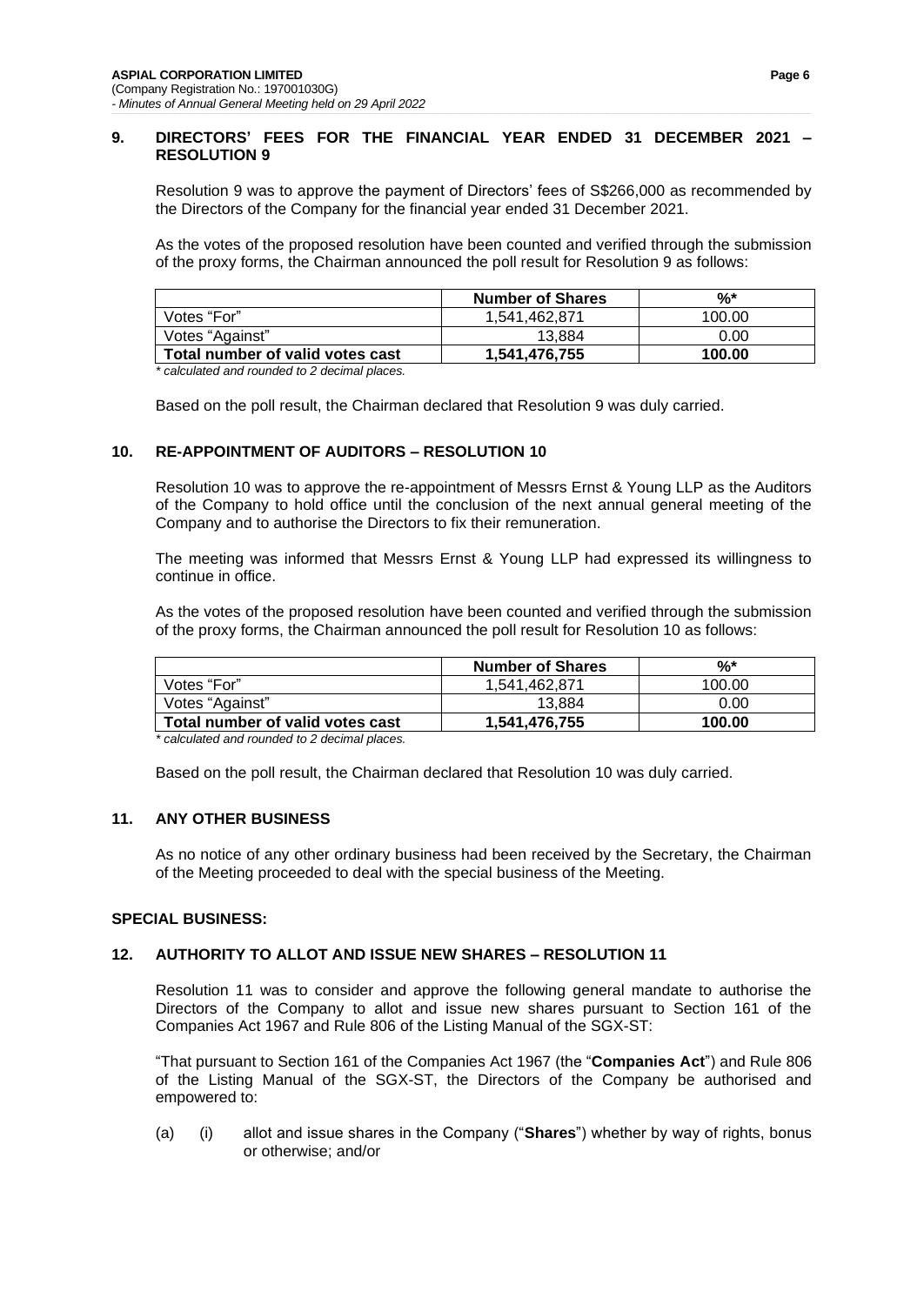(ii) make or grant offers, agreements or options (collectively, "**Instruments**") that might or would require Shares to be issued, including but not limited to the creation and issue of (as well as adjustments to) options, warrants, debentures or other instruments convertible into Shares,

at any time and upon such terms and conditions and for such purposes and to such persons as the Directors of the Company may in their absolute discretion deem fit; and

(b) (notwithstanding the authority conferred by this Resolution may have ceased to be in force) issue Shares in pursuance of any Instruments made or granted by the Directors of the Company while this Resolution was in force,

#### provided that:

- (1) the aggregate number of Shares (including Shares to be issued in pursuance of the Instruments, made or granted pursuant to this Resolution) to be issued pursuant to this Resolution shall not exceed fifty per centum (50%) of the total number of issued shares (excluding treasury shares and subsidiary holdings) in the capital of the Company (as calculated in accordance with sub-paragraph (2) below), of which the aggregate number of Shares (including Shares to be issued in pursuance of the Instruments, made or granted pursuant to this resolution) to be issued other than on a *pro-rata* basis to existing shareholders of the Company shall not exceed twenty per centum (20%) of the total number of issued shares (excluding treasury shares and subsidiary holdings) in the capital of the Company (as calculated in accordance with sub-paragraph (2) below);
- (2) (subject to such calculation as may be prescribed by the SGX-ST) for the purpose of determining the aggregate number of Shares that may be issued under sub-paragraph (1) above, the total number of issued shares (excluding treasury shares and subsidiary holdings) shall be based on the total number of issued shares (excluding treasury shares and subsidiary holdings) in the capital of the Company at the time of the passing of this Resolution, after adjusting for:
	- (a) new Shares arising from the conversion or exercise of any convertible securities;
	- (b) new Shares arising from exercising share options or vesting of share awards; and
	- (c) any subsequent bonus issue, consolidation or subdivision of Shares;
- (3) in exercising the authority conferred by this Resolution, the Company shall comply with the provisions of the Listing Manual of the SGX-ST for the time being in force (unless such compliance has been waived by the SGX-ST), all applicable legal requirements under the Companies Act, and otherwise the Constitution of the Company; and
- (4) unless revoked or varied by the Company in a general meeting, such authority shall continue to be in force until the conclusion of the next annual general meeting of the Company or the date by which the next annual general meeting of the Company is required by law to be held, whichever is earlier."

As the votes of the proposed resolution have been counted and verified through the submission of the proxy forms, the Chairman announced the poll result for Resolution 11 as follows:

| <b>Number of Shares</b> | %*     |
|-------------------------|--------|
| 1.541.462.871           | 100.00 |
| 13.884                  | 0.00   |
| 1.541.476.755           | 100.00 |
|                         |        |

*\* calculated and rounded to 2 decimal places.*

Based on the poll result, the Chairman declared that Resolution 11 was duly carried.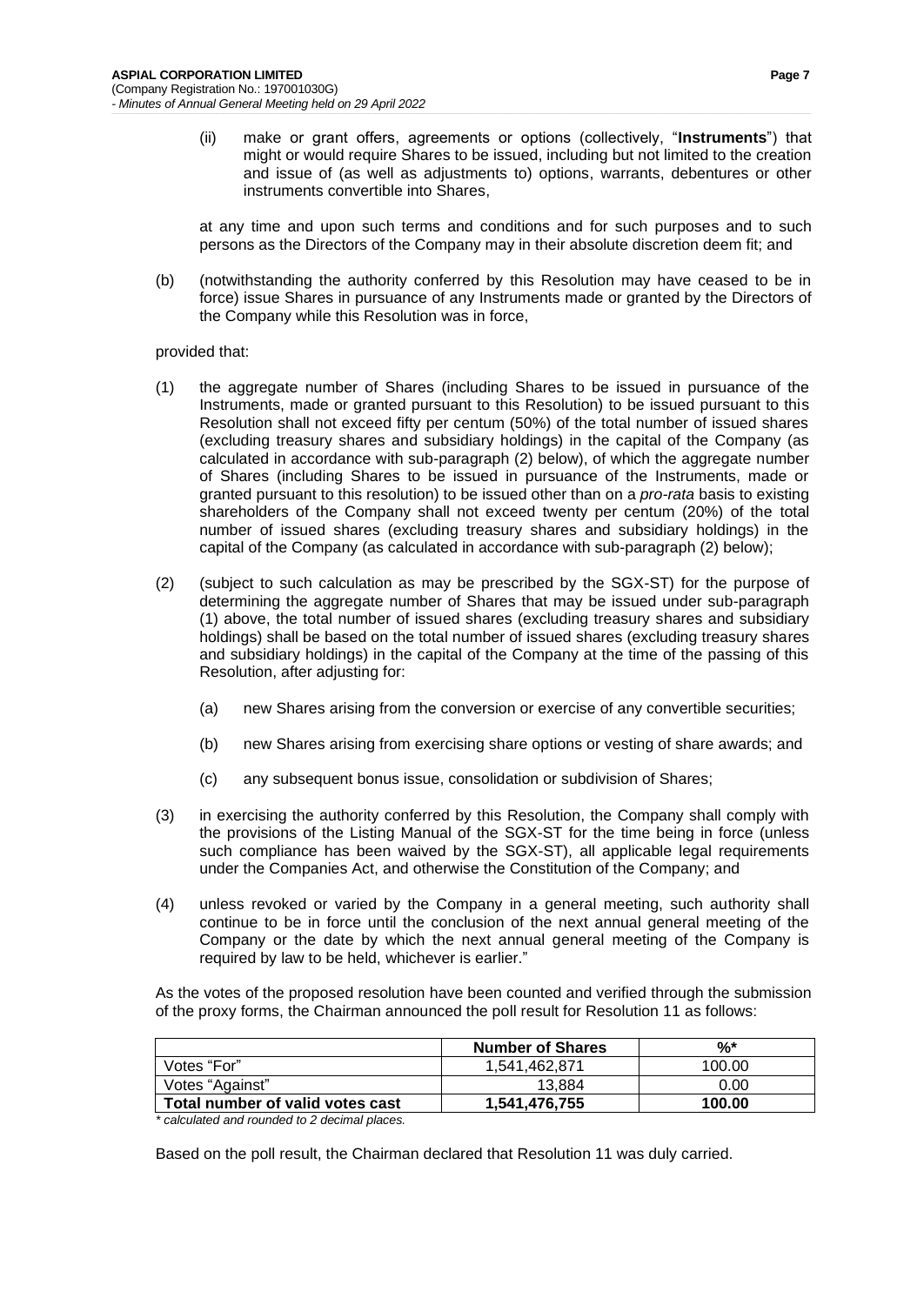# **13. RENEWAL OF SHARE PURCHASE MANDATE – RESOLUTION 12**

Resolution 12 was to consider and approve the following renewal of share purchase mandate to authorise the Directors of the Company to make purchases or otherwise acquire issued shares in the capital of the Company from time to time for the purposes of Sections 76C and 76E of the Companies Act:

"That for the purposes of Sections 76C and 76E of the Singapore Companies Act 1967, the Directors of the Company be and are hereby authorised to make purchases or otherwise acquire issued shares in the capital of the Company from time to time (whether by way of market purchases or off-market purchases on an equal access scheme) of up to ten per centum (10%) of the total number of issued shares (excluding treasury shares and subsidiary holdings) in the capital of the Company (as ascertained as at the date of Annual General Meeting of the Company) at the price of up to but not exceeding the Maximum Price as defined in Appendix I to the 2021 Annual Report to shareholders ("**Appendix I**"), in accordance with the "**Guidelines on Share Purchases**" set out in the Appendix I and this mandate shall, unless revoked or varied by the Company in a general meeting, continue in force until the conclusion of the next annual general meeting of the Company or the date by which the next annual general meeting of the Company is required by law to be held, whichever is earlier."

As the votes of the proposed resolution have been counted and verified through the submission of the proxy forms, the Chairman announced the poll result for Resolution 12 as follows:

| <b>Number of Shares</b> | %*     |
|-------------------------|--------|
| 1.541.462.871           | 100.00 |
| 13.884                  | 0.00   |
| 1.541.476.755           | 100.00 |
|                         |        |

*\* calculated and rounded to 2 decimal places.*

Based on the poll result, the Chairman declared that Resolution 12 was duly carried.

# **14. AUTHORITY TO ISSUE SHARES UNDER THE ASPIAL PERFORMANCE SHARE PLAN – RESOLUTION 13**

Resolution 13 was to consider and approve the following general mandate to authorise the Directors of the Company to issue shares under the Aspial Performance Share Plan pursuant to Section 161 of the Companies Act:

"That pursuant to Section 161 of the Singapore Companies Act 1967, the Directors of the Company be and are authorised to grant awards in accordance with the provisions of the Aspial Performance Share Plan (the "**Plan**") and to allot and issue from time to time such number of fully-paid up shares as may be required to be allotted and issued pursuant to the vesting of the awards under the Plan, provided that the aggregate number of shares to be allotted and issued pursuant to the Plan on any date, when added to the number of new shares issued and issuable in respect of (a) all awards granted thereunder; and (b) all options or awards granted under any other share schemes of the Company then in force, shall not exceed fifteen per centum (15%) of the total number of issued shares (excluding treasury shares and subsidiary holdings) of the Company from time to time and that such authority shall, unless revoked or varied by the Company in a general meeting, continue in force until the conclusion of the next annual general meeting of the Company or the date by which the next annual general meeting of the Company is required by law to be held, whichever is earlier."

As the votes of the proposed resolution have been counted and verified through the submission of the proxy forms, the Chairman announced the poll result for Resolution 13 as follows:

|                                  | <b>Number of Shares</b> | %*     |
|----------------------------------|-------------------------|--------|
| Votes "For"                      | 1,536,582,746           | 100.00 |
| Votes "Against"                  | 13.884                  | 0.00   |
| Total number of valid votes cast | 1,536,596,630           | 100.00 |

*\* calculated and rounded to 2 decimal places.*